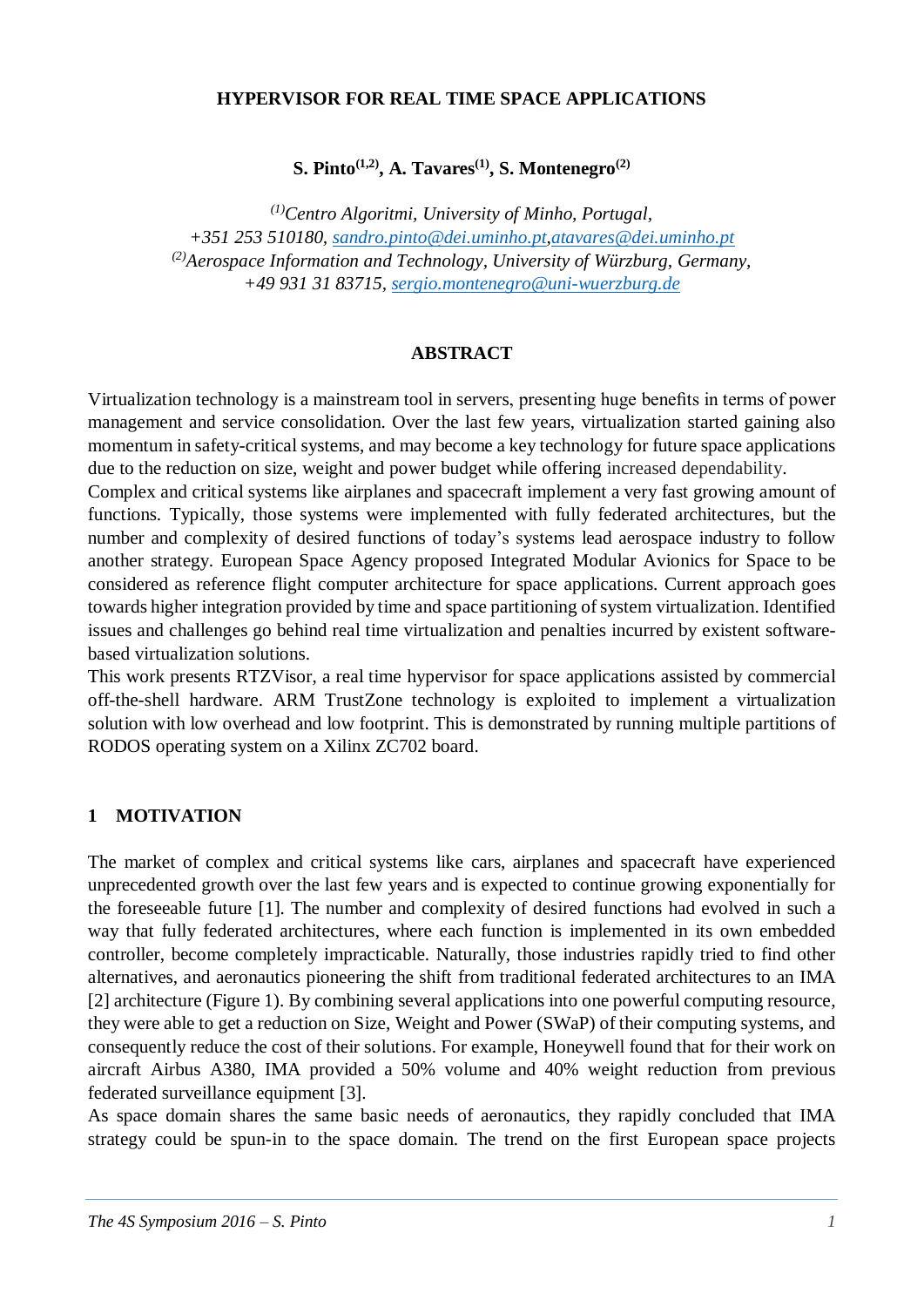following an IMA approach was to integrate all separate data management and control system units into one single computing board, but without virtualized partitions [4]. Typically, a single real time operating system (RTOS) was in charge of managing all system resources and consolidating applications into different (application) partitions, being responsible for the successful coexistence of all software. The problem of such a consolidation strategy is that space applications have different levels of criticality, which mean a simple modification in one application results in a new certification and validation campaign at the maximum level of criticality. The introduction of Time and Space Partitioning (TSP) [5, 6] for separation of concerns between functionally independent software components was the solution to achieve higher level of integration, while maintaining the robustness of federated architectures. By containing and/or isolating faults, TSP approach eliminates the need to re-validate unmodified applications on an IMA system, because the guaranteed isolation it provides limits re-certification efforts only at the partition level. Based on those concepts, European Space Agency (ESA) proposed Integrated Modular Avionics for Space (IMA-SP) as a reference flight computer architecture for space applications [7].

Virtualization technology has been used as an implementation technique to provide TSP. Over the last few years several works have been proposed in the aerospace domain [6, 8, 9, 10, 11]. Some of them follow a (software-based) full-virtualization approach, while others implement paravirtualization. Between both approaches there is a trade-off between flexibility and performance: fullvirtualization incurs in a higher performance cost, while para-virtualization incurs in a higher design cost. Taking in mind the penalties incurred by software-based virtualization, research and industry focus their attention in providing hardware support to assist virtualization. While Intel, ARM and Imagination/MIPS introduced their own commercial off-the-shell (COTS) technologies, some researchers developed their own customized hardware [12]. Since then, several hardware-based solutions have been proposed [13, 14, 15], but none of them was specifically designed for the aerospace domain. Among existent COTS virtualization technologies, ARM TrustZone [16] is gaining particular attention due to the ubiquitous presence of ARM-based devices in the embedded sector, as well as the supremacy of TrustZone-enabled processors when comparing with Virtualization-enabled processors. The problem is existent TrustZone-based solutions [14, 17, 18] not only fail in providing ability for running an arbitrary number of partitions (they mainly rely on a dual-OS configuration), but also they (i.e., TrustZone-based solutions) were not designed taking into consideration the real time requirements of safety-critical systems.

Our work goes beyond state-of-art presenting a virtualization solution assisted by COTS hardware carefully designed for real time space applications. A distinctive aspect of our hypervisor is the use of ARM TrustZone technology to assist virtualization, which allows to run multiple instances of an RTOS on a single on-board computer with really low overhead and low footprint. This is demonstrated by running several RODOS OS partitions on a Xilinx ZC702 board. Moreover, the recent announcement of ARM about their decision of introducing TrustZone technology in all Cortex-M and Cortex-R processors series altogether with the recent publication of Steven VanderLeest [19] envisioning how to tackle the challenges of the future of avionics, completely pushed our work to another level: we will be able to use the same virtualization approach for middle and low-end embedded applications, which can perfectly align with the trend of small satellites going viral; we have now an implemented prototype covering a huge part of the challenges that Steven envision, and a system platform that can be easily extended to cope with requirements like security and obsolescence.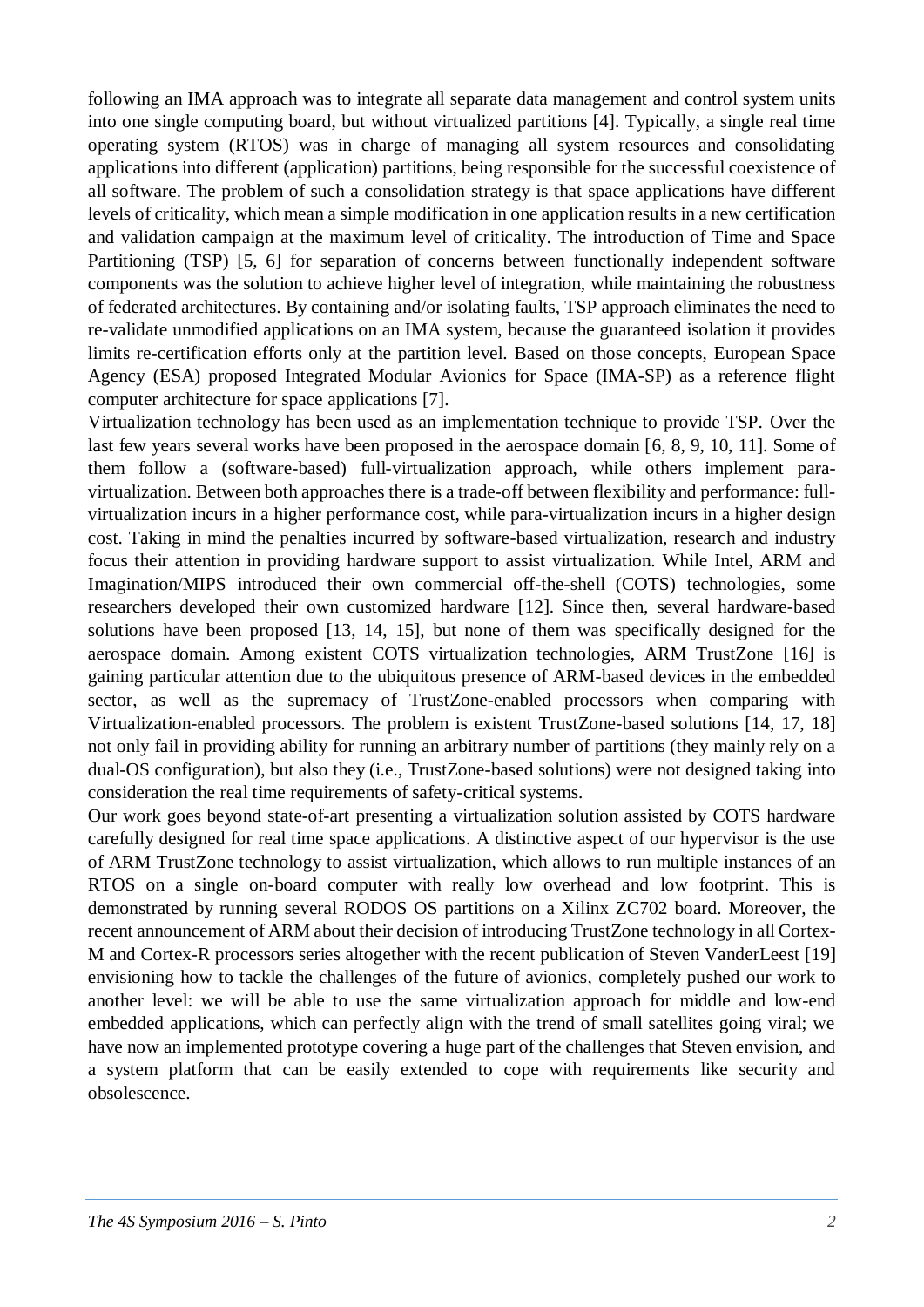

**Nx real Processors** 

1x real Computer, **Nx Virtual Processors** 

Figure 1 - Moving from fully federated architectures to an IMA approach

# **2 VIRTUALIZATION**

Virtualization technology, which allows the co-existence of multiple OSes on the same hardware platform, is well established in the enterprise and cloud computing space, presenting huge benefits in terms of load balancing, power management and service consolidation. Over the last few years, virtualization has proven to be a gamer-changer in the embedded systems field [20]. The possibility of co-existence of heterogeneous OS environments altogether with the possibility of isolation of multiple workloads, with different levels of criticality, have attracted embedded industries (automotive, aerospace, medical, etc) to build systems with smaller form factor and reduced bill of materials (BOM).

Traditional embedded virtualization solutions [6, 8, 9, 10, 11] follow essentially two different approaches: full-virtualization and paravirtualization. In full-virtualization [8, 9, 10, 11] partition OSes do not require any modification into the kernel code, but the hypervisor needs to trap and emulate all the privileged instructions, incurring in a significant performance degradation. Paravirtualization [6, 8, 11], in contrast, requires modification of partition OSes to include specific hypercalls into the kernel, to request services directly from the hypervisor. While providing several performance advantages, paravirtualization incurs in a higher design cost since each guest OS must be modified to fit the hypervisor. More recently, taking in mind the penalties incurred by softwarebased virtualization approaches, research and industry focus their attention in providing hardware support to assist virtualization. The Big Players of processors industry introduced their own COTS technologies: Intel introduced Intel Virtualization Technology (VT), Intel Trusted Execution Technology (TXT) and Intel Software Guard Extensions (SGX); ARM presented ARM Virtualization Extensions (VE) and ARM TrustZone; and, finally, Imagination/MIPS recently announced OmniShield.

Intel VT and ARM VE allow the implementation of hardware-based full-virtualization [13, 21]. Both technologies rely on a new privileged processor mode - the hypervisor mode - altogether with MMU support for 2-level address translations. This features allow for direct execution of guests without the need for de-privileging, enabling certain instruction to directly affect virtual registers instead of trapping to the hypervisor: the minimization of the number of trap-and-emulate occurrences boosts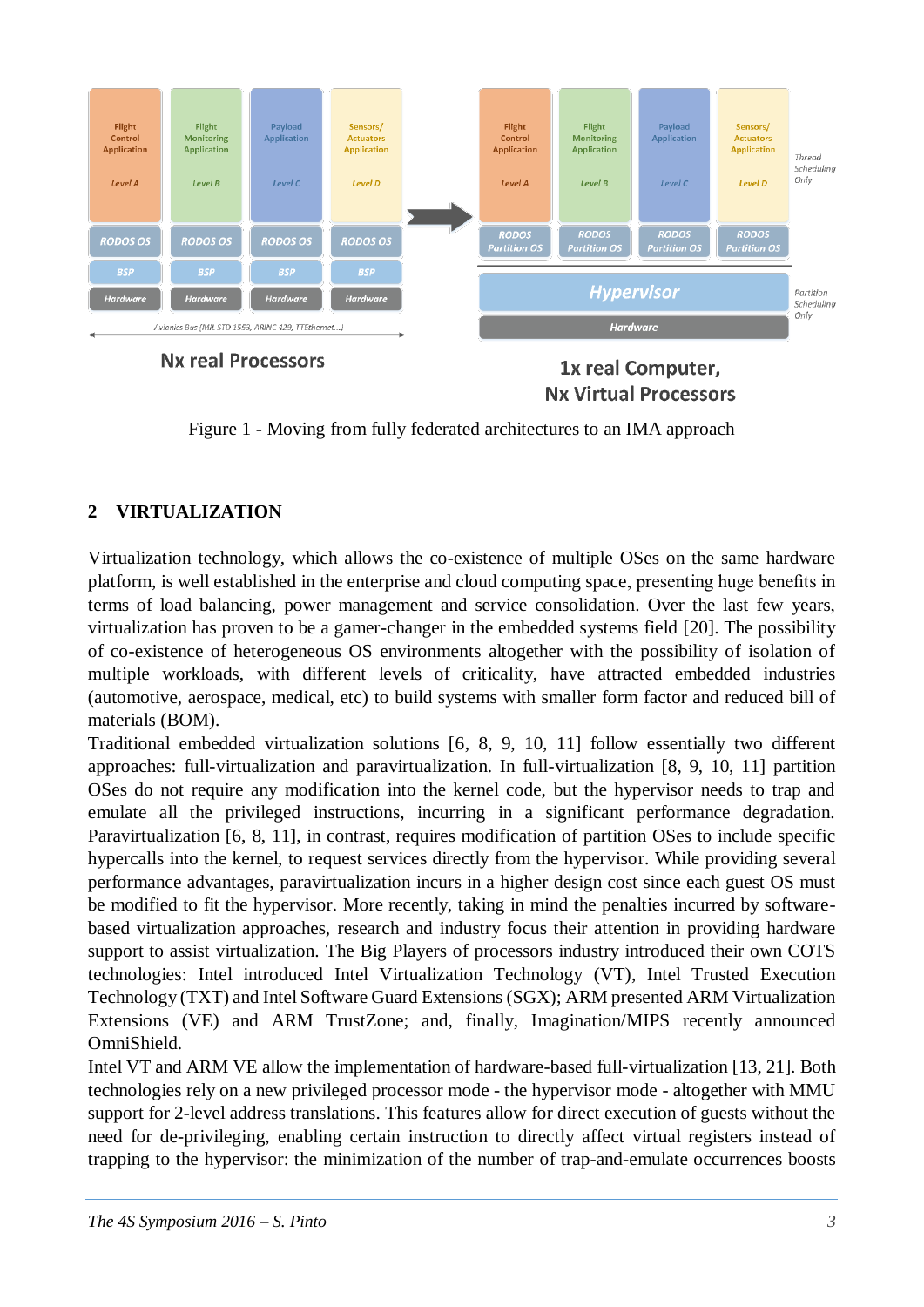considerably the execution performance. ARM TrustZone technology, although implemented for security purposes, allow a special kind of virtualization similar to full-virtualization. With a virtual hardware support for dual world execution, a new privileged processor mode called monitor mode, and other TrustZone features like memory segmentation, it is possible to provide time and spatial isolation between execution environments. This technology starts being widely used for a dual-OS configuration [14, 17, 18, 22], but there is a lack of solutions for multiple guest OS support. MIPS Virtualization, powered by Imagination OmniShield technology, not only adds support for hardware full-virtualization, but also extends the binary approach of TrustZone Technology to create multiple secure domains: applications that need to be secure are effectively and reliably isolated from each other, as well as protected from non-secure applications. The hypervisor developed by Hessel research group [15, 23] is an example of the use of this technology to implement real time virtualization. Finally, regarding Intel TXT and Intel SGX, we are not aware of any work that exploits those technologies to implement, per se, any kind of virtualization. This technologies, contrarily to TrustZone, are just being used to add security features to existent Intel-based virtualization solutions.

### **3 TRUSTZONE OVERVIEW**

TrustZone technology [16] refers to security extensions implemented by ARM since ARMv6 architecture. The TrustZone hardware architecture can be seen as a dual-virtual system, partitioning all system physical resources into two completely separated execution environments: the Secure and the Non-Secure worlds.

#### **3.1 Processor**

At the processor level, the most significant architectural change is its partition into two separate worlds - the secure world and the non-secure world. A new 33rd processor bit, the NS (Non-Secure) bit accessible through the SCR (*Secure Configuration Register*) register, indicates in which world the processor is currently executing, and is propagated over the memory and I/O peripherals buses. To preserve the processor state during the world switch, TrustZone adds an extra processor mode: the monitor mode. The monitor mode is completely different from other supported modes, because independently of the state of NS bit, when the processor runs in this mode the state is always considered secure. As the processor only runs in one world at a time, software stacks in the two worlds can be bridged via a new privileged instruction - SMC (*Secure Monitor Call*). The monitor mode can also be entered by configuring it to handle IRQ, FIQ, and Aborts exceptions in the secure world. To provide the exception behavior described above, TrustZone specifies three sets of exception vector tables - one for the normal world, one for the secure world, and another for the monitor mode. Furthermore, to guarantee a strong isolation between secure and normal states, some special registers are banked, such as a number of System Control Coprocessor (CP15) registers. Some secure critical processor core bits and CP15 registers are either totally unavailable to non-secure world or access permissions are closely under supervision of the secure world.

#### **3.2 Memory**

TrustZone extensions split CPU into two distinct environments, which, per se, is not enough to fully partition memory between two worlds. The TrustZone Address Space Controller (TZASC) and the TrustZone Memory Adapter (TZMA) extend security to protect multiple regions of memory from software attacks. TZASC enables partition of DRAM into different memory regions: the TZASC has a programming interface - accessible only from the secure side - that can be used to configure a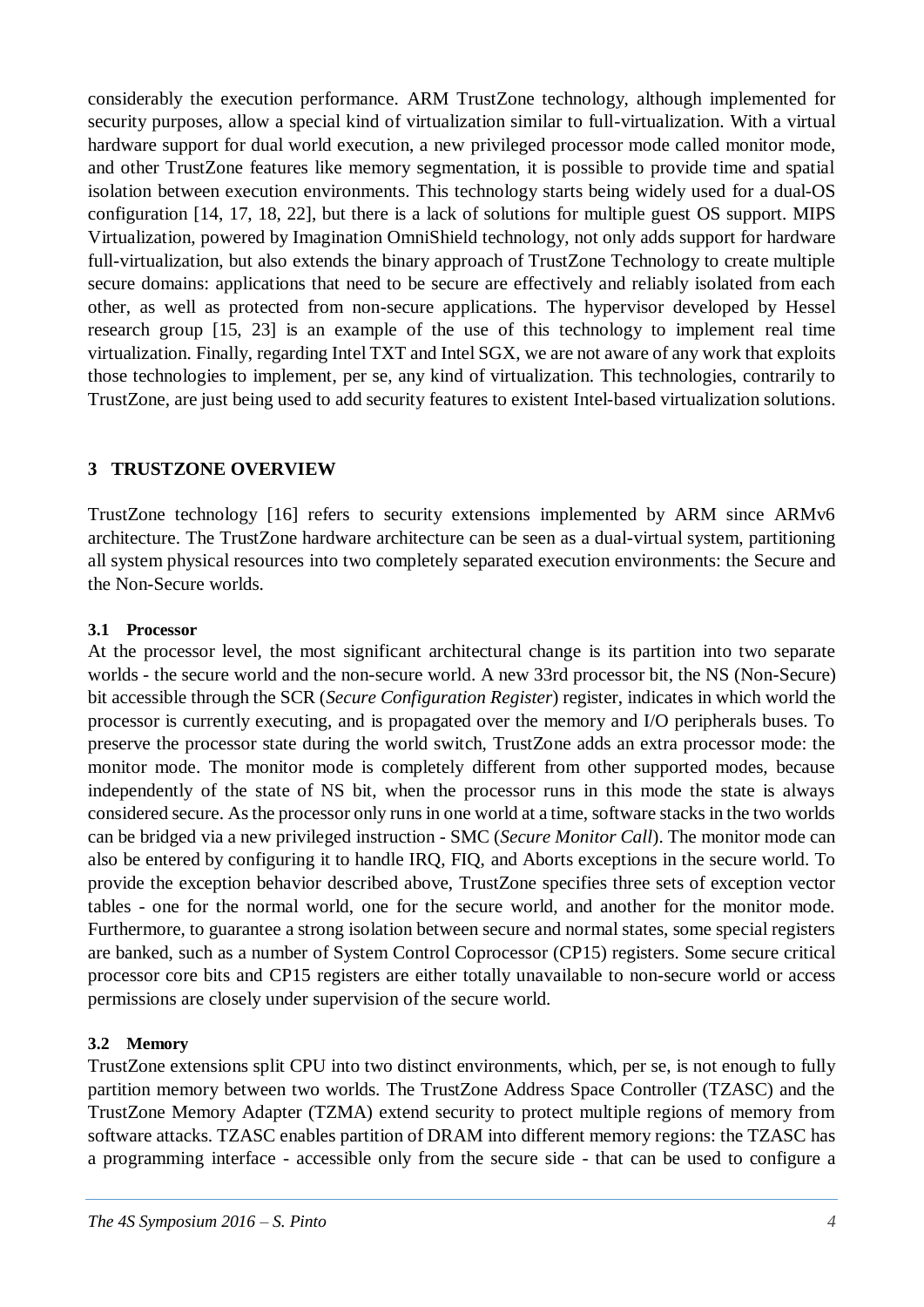specific memory region as secure or non-secure. By default, secure world applications can access normal world memory but the reverse is not possible. TZMA provides similar functionality but for off-chip ROM or SRAM.

The TrustZone-aware Memory Management Unit (MMUs) provides two distinct MMU interfaces, enabling each world to have a local set of virtual-to-physical memory address translation tables. The isolation is still available at the cache-level, because processor caches have been extended with an additional tag which signals in which state the processor accesses the memory.

#### **3.3 Devices and Interrupts**

System devices can be dynamically configured as secure or non-secure through the TrustZone Protection Controller (TZPC), opening possibility to change the security state of a device at run-time. To support the robust management of secure and non-secure interrupts, the Generic Interrupt Controller (GIC) provides both secure and non-secure prioritized interrupt sources. An interrupt can be configured as a secure interrupt through the *Interrupt Security Register*. In addition, the interrupt controller allows prioritization of interrupts, allowing the configuration of secure interrupts with a higher priority than the non-secure interrupts. Such configurability prevents non-secure software to perform a denial-of-service attack against the secure side. Besides that, the GIC supports several interrupt models, which allows the configuration of IRQs and FIQs to secure or non-secure interrupt sources. The suggested model by ARM proposes the use of IRQs as non-secure world interrupt sources, and FIQs as secure interrupt sources.

# **4 RODOS**

Real time On-board Dependable Operating System (RODOS) [24] was originally developed for space applications at DLR (German space agency), and now distributed as open source. RODOS was designed for application domains demanding high dependability (e.g., space) and targets the irreducible complexity in all implemented functions.

An important aspect in the selection of RODOS is its integrated real time middleware. Developing the control and payload software on the top of a middleware provides the maximum of modularity today. Applications/modules can be developed independently and it is very simple to interchange modules without worrying about side effects, because all modules are encapsulated as Building Blocks (BB) and they can access other resources only by well-defined interfaces.

RODOS was implemented as a software framework in C++. It is organized in layers: the lowest layer (1) is responsible for managing the embedded system hardware (HAL: Hardware Abstraction Layer); the next layer (2), kernel, administrates the local resources, threads and time. On top of the kernel is located the middleware (layer 3) which enables communication between BBs using a publisher subscriber multicast protocol. Finally on the top of the middleware the user may implement his applications (layer 4) as a distributed software network of simple BBs. The Building Blocks API on the top of the middleware follows a service oriented interface. BBs interact by providing services to other BBs and using services from other BBs.

As mentioned before, the original purpose of RODOS was to control satellites. It was designed as the brain of the Avionic system and introduces the NetworkCentric concept [25]. A NetworkCentric core avionics machine consists of several harmonized components which work together to implement dependable computing in a simple way. In a NetworkCentric system we have a software network of BBs and a hardware Network interconnecting vehicles (radio communication), computers inside of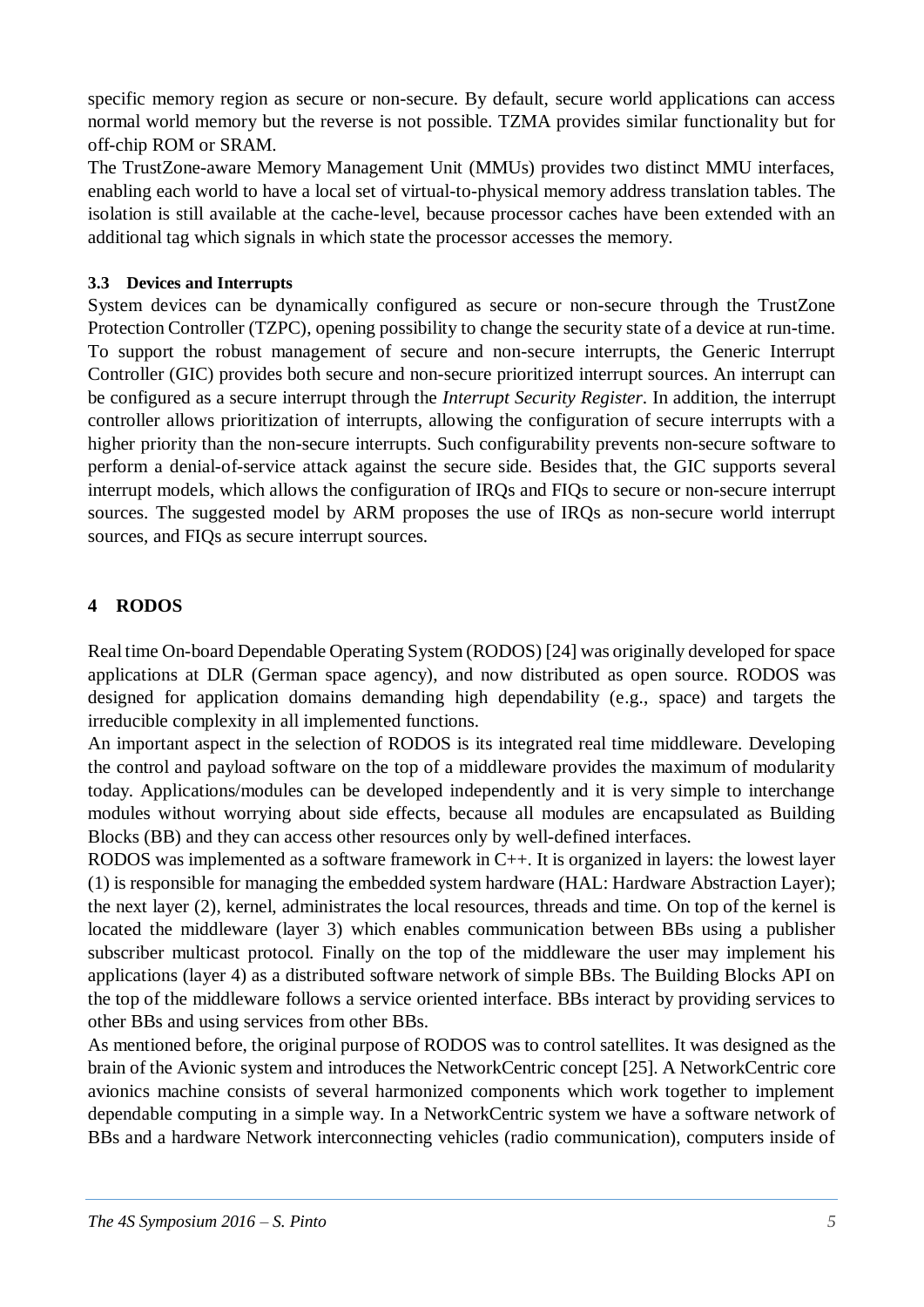vehicles (buses and point to point links), intelligent devices (attached to buses) and simple devices attached to front-end computers. To communicate with (node) external units, including devices and other computing units, each node provides a gateway to the network and around the network's several devices may be attached to the system. The messages exchange service provided by the middleware and gateways is asynchronous, using the publisher-subscriber protocol. No fixed communication paths are established and the system can be reconfigured easily at run-time. For instance, several replicas of the same software can run in different nodes and publish the result using the same topic, without knowing each other. A voter may subscribe to that topic and vote on the correct result. Application can migrate from node to node or even to other vehicles without having to reconfigure the communication system. The core of the middleware distributes messages only locally, but using the integrated gateways to the NetworkCentric network, messages can reach any node and application in the network. The communication in the whole system includes software applications, computing nodes and even IO devices. Publishers make messages public under a given topic. Subscribers (zero, one or more) to a given topic get all messages which are published under such topic.

# **5 RTZVISOR**

RTZVisor (Real Time TrustZone-assisted Hypervisor) is a bare-metal hypervisor carefully designed to meet the specific requirements of real time space applications. Exploiting COTS ARM TrustZone technology, it is possible to implement strong spatial and temporal isolation between system partitions. All data structures and hardware resources are pre-defined and configured at design time, and devices and interrupts can be directly managed by specific partitions. Exceptions and errors are managed through a special component called Health Monitor, which is able to recover partitions from undefined states.

Figure 2 depicts the complete system architecture: RTZVisor runs in the most privileged mode of the secure world side, i.e., monitor mode, and has the highest privilege of execution; unmodified guest OSes can be encapsulated between the secure and non-secure world side – the active partition runs in the non-secure world side, while inactive partitions are preserved in the secure world side; for active partitions the RTOS runs in the kernel mode, while RT applications run in user mode.

# **5.1 Virtual CPU**

TrustZone technology virtualizes each physical CPU into two virtual CPUs: one for the secure world and another for the non-secure world. Between both worlds there are an extensive list of banked registers. Typically existent TrustZone-based solutions implement only dual-OS support, where each guest is running in a different world. In this particular case, the virtual CPU support is guaranteed by the hardware itself and therefore each world has its own virtual hard-processor.

Our system is completely different. Since it is able to support an arbitrary number of partition OSes, all of them need to run in the non-secure side (once at a time), dictating the sharing of the same virtual hard-processor, supported by software. For that reason, the virtual soft-processor state (vCPU) of each partition should be preserved. This virtual soft-processor state includes the core registers for all processor modes (vCore), the CP15 registers (vCP15) and some registers of the GIC (vGIC), encompassing a total of 55 registers. RTZVisor offers as many vCPUs as the hardware provides, but only a one-to-one mapping between vCPU, partition and real CPU is supported.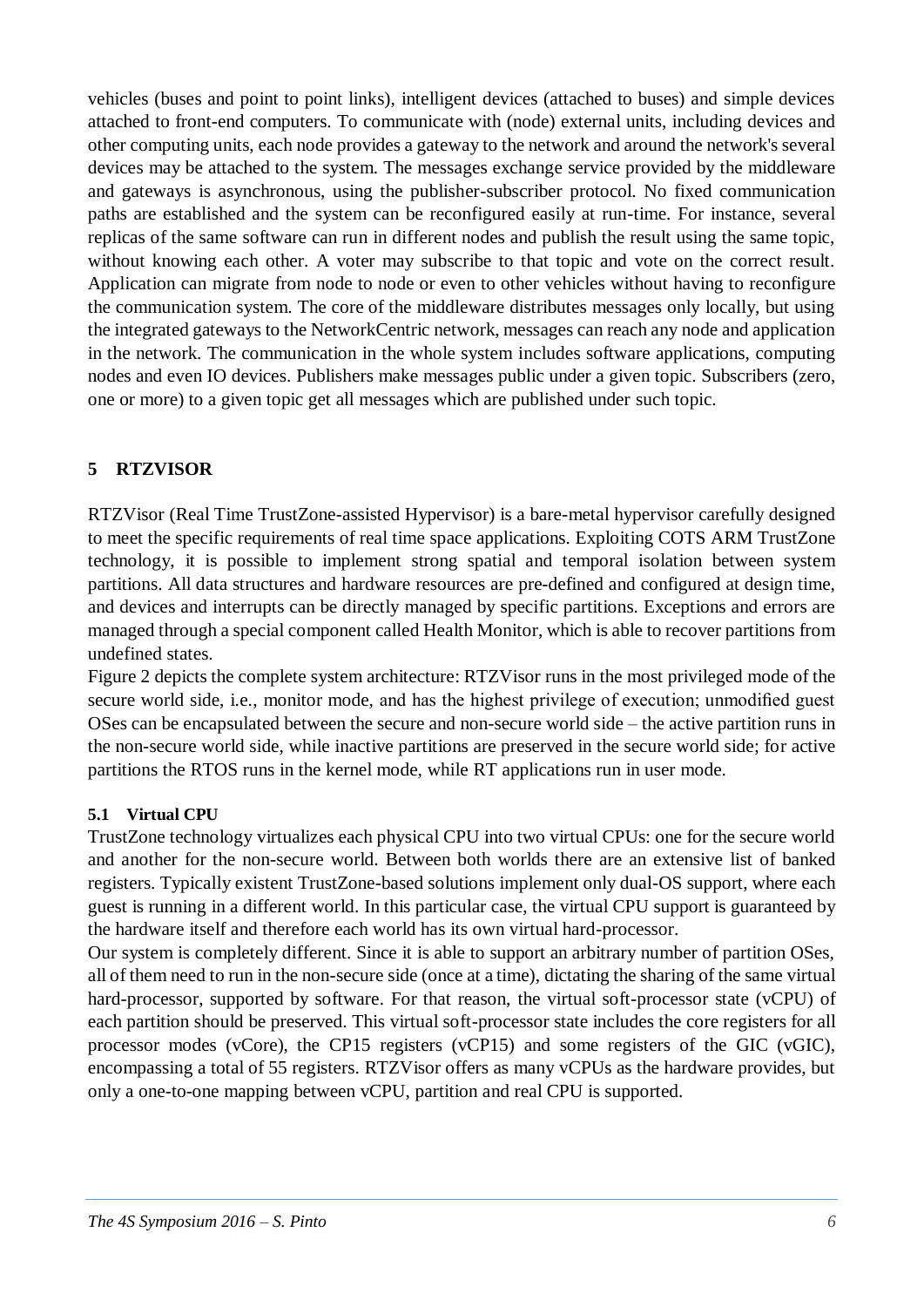

Figure 2 - System Architecture

#### **5.2 Memory**

Traditional hardware-assisted memory virtualization relies on Memory Management Unit (MMU) support for 2-level address translation, mapping guest virtual to guest physical addresses and then guest physical to host physical addresses. This MMU feature is a key feature to run unmodified partition OSes, and also to implement isolation between partitions.

TrustZone-enabled system on chips (SoCs) only has MMU support for single-level address translation. Nevertheless, they provide a component called TrustZone Address-Space Controller (TZASC) which allows partition of memory into different segments. This memory segmentation feature can be exploited to guarantee strong spatial isolation between partitions, basically by dynamically changing the security state of the memory segments of partitions. Only the partition that is currently running (in the non-secure side) should have its own(s) memory segment(s) configured as non-secure, and the remaining memory as secure. If the running partition tries to access a secure memory region (belonging to an inactive partition or either the hypervisor), an exception is automatically triggered and redirected to the hypervisor. Since only one guest can run at a time, there is no possibility of the inactive partitions (belonging momentously to the secure side) to change the state of another partition.

Memory segments can be configured with a specific granularity, which is implementation defined, depending on the vendor. In the hardware under which our system was deployed, Xilinx ZC702, memory regions can be configured with a granularity of 64MB, which mean for a memory of 1GB it is possible to isolate a total of 15 partitions (one memory segment is for the hypervisor itself). Our system relies on the TZASC to implement isolation between partitions, and MMU supporting only single-level address translation. It means that guests have to know the physical memory segment they can use in the system, requiring relocation and consequent recompilation of the partition OS. Figure 3 depicts the memory setup and respective secure/non-secure mappings, for a virtualized system consisting in the hypervisor and four partitions. In this specific configuration, the hypervisor uses the first memory segment  $(0x0000000 - 0x03$ FFFFFFF), and has access to all memory. Partition OS-0 uses the third 64MB memory segment, and is only allowed to access one non-secure memory segment  $(0x08000000 - 0x0BFFFFF)$ ; Partition OS-1/2/x are mapped the same way, but within their respective memory segment.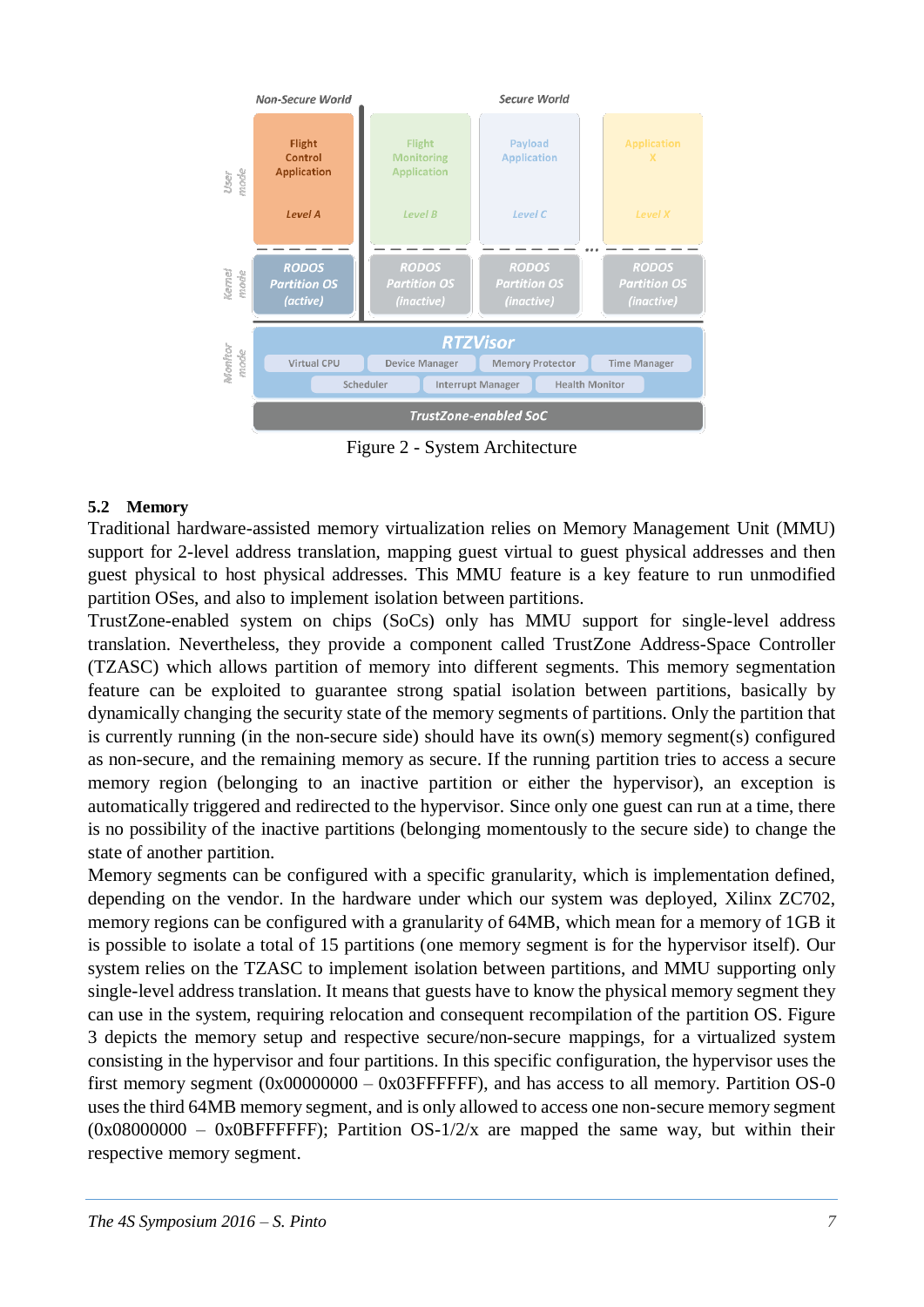

### **5.3 Scheduler**

RTZVisor implements a cyclic scheduling policy, to ensure one partition cannot use the processor for longer than its defined CPU quantum. The time of each slot can be different for each partition, depending on partition criticality classification, and is configured at design time. By adopting a variable time slot strategy instead of a multiple fixed approach, the hypervisor interference is minimized and it is ensured higher performance and deterministic execution, because partition is only interrupted when the complete slot is over.

#### **5.4 Devices**

TrustZone technology allows devices to be (statically or dynamically) configured as secure or nonsecure. This hardware feature allows the partition of devices by both worlds and enforces isolation at the device level.

RTZVisor implements device virtualization adopting a pass-through policy, which means devices are managed directly by partitions. To ensure strong isolation between partitions, devices are not shared between them and are assigned to respective partitions at design time. To achieve this strong isolation at device level, devices assigned to partitions are dynamically configured as non-secure or secure, depending on partition state (active or inactive). This guarantees an active partition cannot compromise the state of a device belonging to another partition, and if an active partition tries to access a secure device then an exception will be automatically triggered and handled by RTZVisor. Devices assigned to the hypervisor itself (e.g., Hypervisor timer) are always configured as secure and can never be accessed by any partition.

#### **5.5 Interrupts**

In TrustZone-enabled SoCs, the GIC supports the coexistence of secure and non-secure interrupt sources. It allows also the configuration of secure interrupts with a higher priority than the non-secure interrupts, and has several models of configuration to assign IRQs and FIQs to secure or non-secure interrupt sources.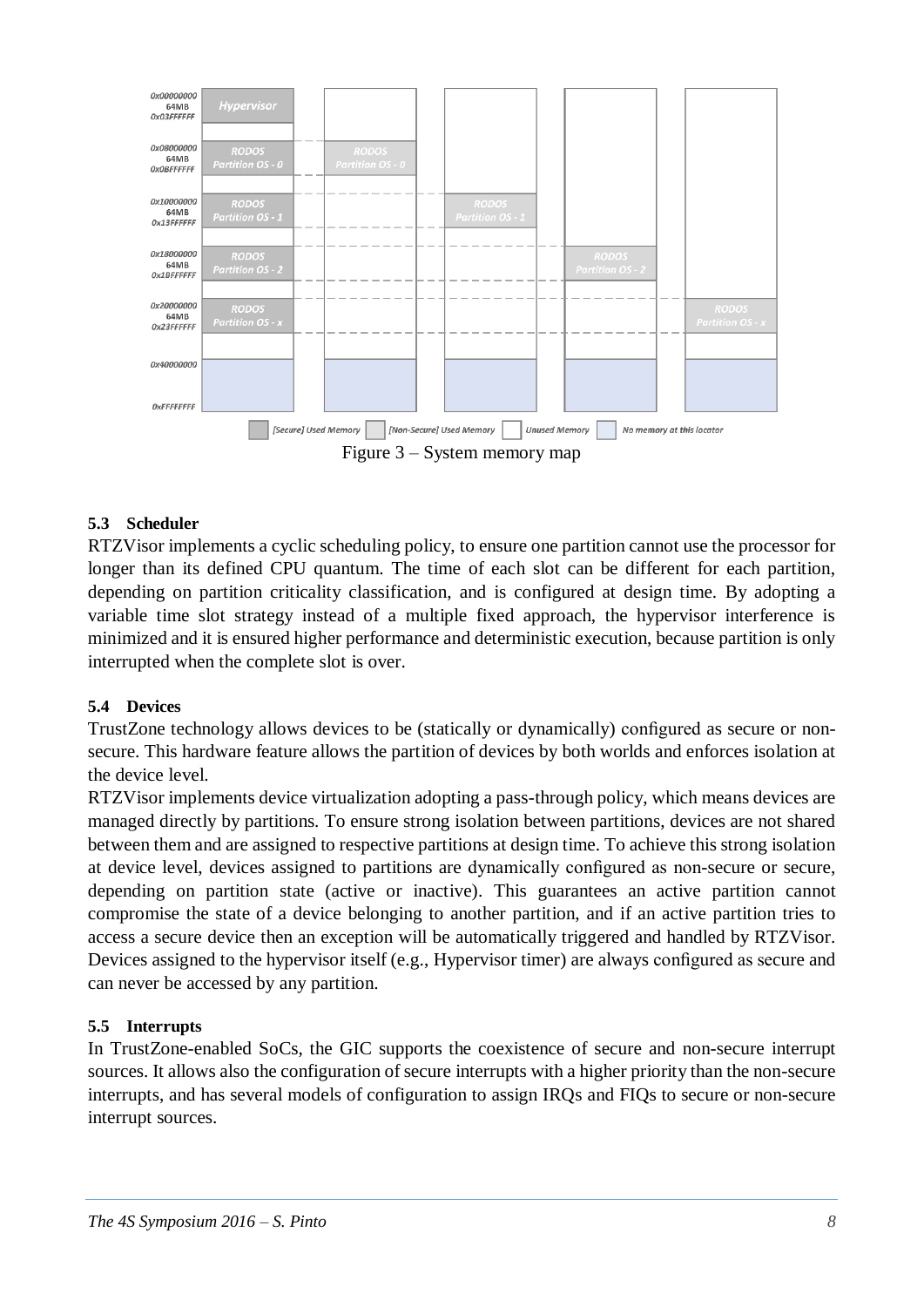RTZVisor configure interrupts of secure devices as FIQs, and interrupts of non-secure devices as IRQs. Secure interrupts are redirected to the hypervisor, while non-secure interrupts are redirected to the active guest (without hypervisor interference). When a partition is under execution, only the interrupts managed by this partition are enabled, which minimizes inter-partition interferences through hardware. Interrupts of inactive partitions are momentaneously configured as secure, and consequently redirected to the hypervisor. The hypervisor receives and processes the interrupt, and the virtual GIC of the inactive guest is updated. When a partition is rescheduled, interrupt is then processed. The prioritization of secure interrupts avoid active partition to perform a denial-of-service attack against the secure side (hypervisor).

### **5.6 Time**

Temporal isolation in virtualized systems is typically achieved using two levels of timing: the hypervisor level and the partition level. For the partition level, hypervisors typically provide timing services which allow guests to have notion of virtual or real time. In the first case, each time a partition is inactive the time is paused, and once the guest is rescheduled the timekeeping is resumed. In the meantime, there is a drift between the guest time and the absolute time. For mission critical real time systems, where time-responsiveness plays a critical role, this is an undesired approach, because partitions have necessarily to keep track of the wall-clock time.

RTZVisor implements also two levels of timing: it has internal clocks for managing the hypervisor time, and internal clocks for managing the partitions time. The timers dedicated to the hypervisor are configured as secure devices, i.e., they have higher privilege of execution than the timers dedicated to the active partition. This means that despite of what is happening in the active partition, if an interrupt of a timer belonging to the hypervisor is triggered, the hypervisor takes control of the system. Whenever the active guest is executing, the timers belonging to the partition are directly managed and updated by the partition on each interrupt. The problem is how to deal and handle time of inactive guests. For inactive guests the hypervisor implements a virtual tickless timekeeping mechanism based on a time-base unit that measures the passage of time. Therefore, when a partition is rescheduled, its internal clocks and related data structures are updated with the time elapsed since its previous execution.

#### **5.7 Health Monitor**

The Health Monitor (HM) component is the module responsible for detecting and reacting to anomalous events and faults. Although at an early stage of development, once an error or fault is detected, RTZVisor reacts to the error providing a simple set of predefined actions. For example, if a partition OS tries to access a portion of memory outside its boundaries, the hypervisor detects the space violation and immediately reboots the partition.

# **6 EVALUATION**

RTZVisor was evaluated on a Xilinx ZC702 evaluation board targeting a dual ARM Cortex-A9 running at 600MHz. In spite of using a multicore hardware architecture, the current implementation only supports a single-core configuration. Our evaluation focused on the following metrics:

- Memory footprint: amount of memory (bytes) required by RTZVisor;
- Partition context switch: time needed by the hypervisor to switch between partitions;
- Partition performance loss: measured overhead introduced by RTZVisor at partition level.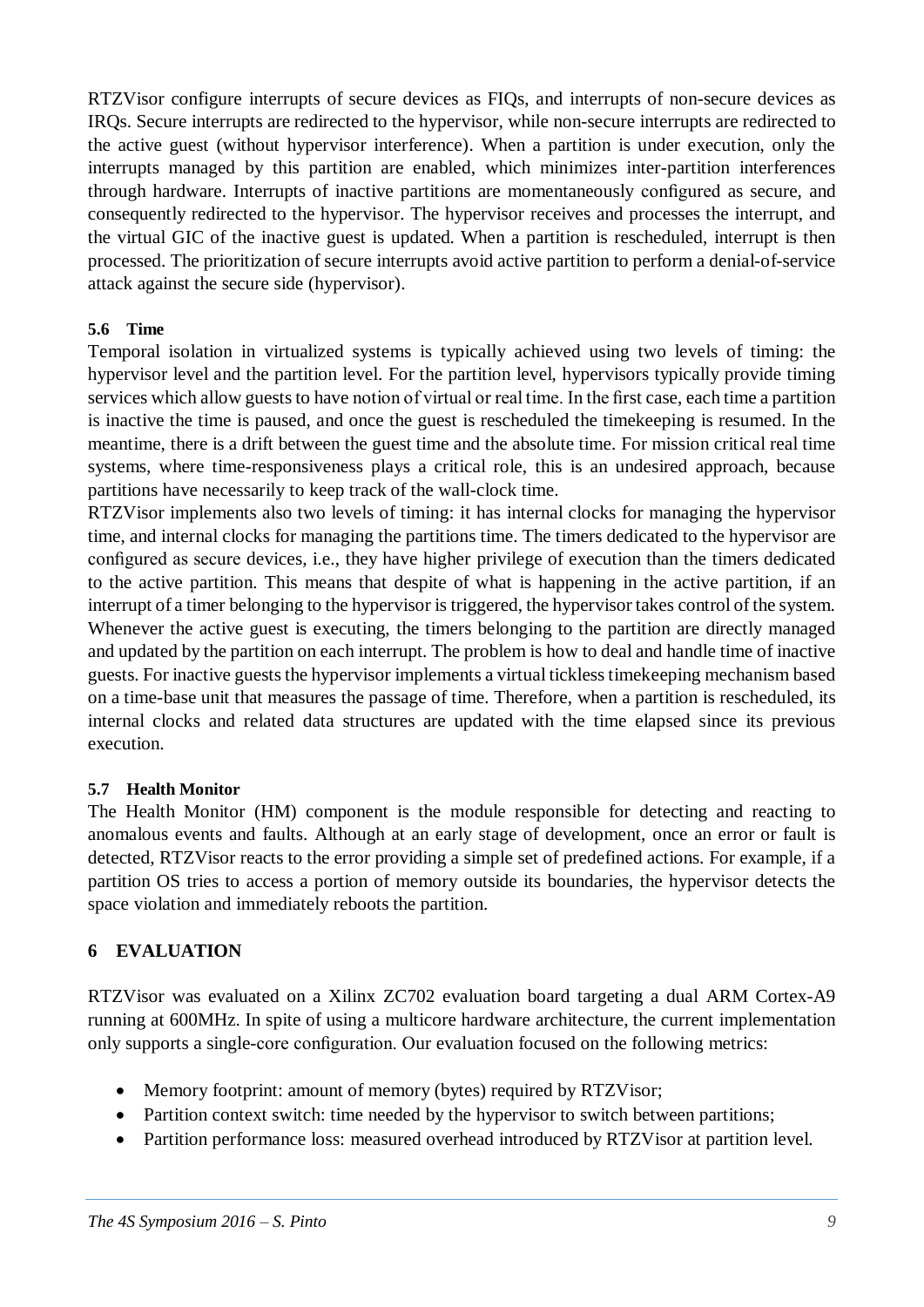To evaluate partition context-switch time and performance loss we specified two different test case scenarios:

- 1. **Test 1** MMU, data and instruction cache and branch prediction (BP) support for partitions were disabled;
- 2. **Test 2** MMU, data and instruction cache and branch prediction support for partitions were enabled;

In all test scenarios RTZVisor and all RODOS OS partitions were compiled using the ARM Xilinx toolchain, and compilation optimizations were disabled.

### **6.1 Memory footprint**

To access memory footprint results we used the size tool of ARM Xilinx Toolchain. Table 1 presents the collected measurements, where boot code and drivers were not take into consideration. As it can be seen, the memory overhead introduced by the hypervisor - and in fact the trusted computing base (TCB) of the system - is really small, i.e., around 6KB. The main reasons behind this low memory footprint are: (i) the hardware support of TrustZone technology for virtualization; (ii) and the careful design and static configuration of each hypervisor component.

Table 1 – Memory footprint results (bytes)

|                 |      |          | he he s | R |
|-----------------|------|----------|---------|---|
| <b>RTZVisor</b> | 5568 | $\Omega$ |         |   |

### **6.2 Partition context switch**

To evaluate the partition context switch time we used the Performance Monitor Unit (PMU) component. To measure the time consumed by each internal activity of the context-switch operation, breakpoints were added at the beginning and end of each code portion to be measured. Results were gathered in clock cycles and converted to microseconds accordingly to the processor frequency (600MHz). Each value represents an average of ten collected samples.

| <b>Context-switch operation</b> | Time – Test $1$ ( $\mu$ s) | Time – Test 2 $(\mu s)$ |
|---------------------------------|----------------------------|-------------------------|
| 1. Timer interrupt management   | 1.620                      | 1.625                   |
| 2. Save vCore context           | 1.873                      | 1.867                   |
| 3. MMU and cache management     | ---                        | 184.417                 |
| 4. Scheduler                    | 4.000                      | 4.003                   |
| 5. vCP15 context-switch         | ---                        | 4.890                   |
| 6. vGIC context-switch          | 31.533                     | 31.542                  |
| 7. Time management              | 53.033                     | 52.985                  |
| 8. Memory configuration         | 1.053                      | 1.052                   |
| 9. Restore vCore context        | 1.963                      | 1.963                   |
| <b>TOTAL</b>                    | 95.075                     | 284.344                 |

Table 2 – Context-switch evaluation (microseconds)

The list of activities as well as the measured time for each test case scenario are presented in Table 2. As it can be seen, in the first test case scenario (Test 1), the activities which present higher consuming time are the virtual GIC context-switch and the time management. In both cases, there are a chance to optimize both operations, because our current solution is more focused on generalization instead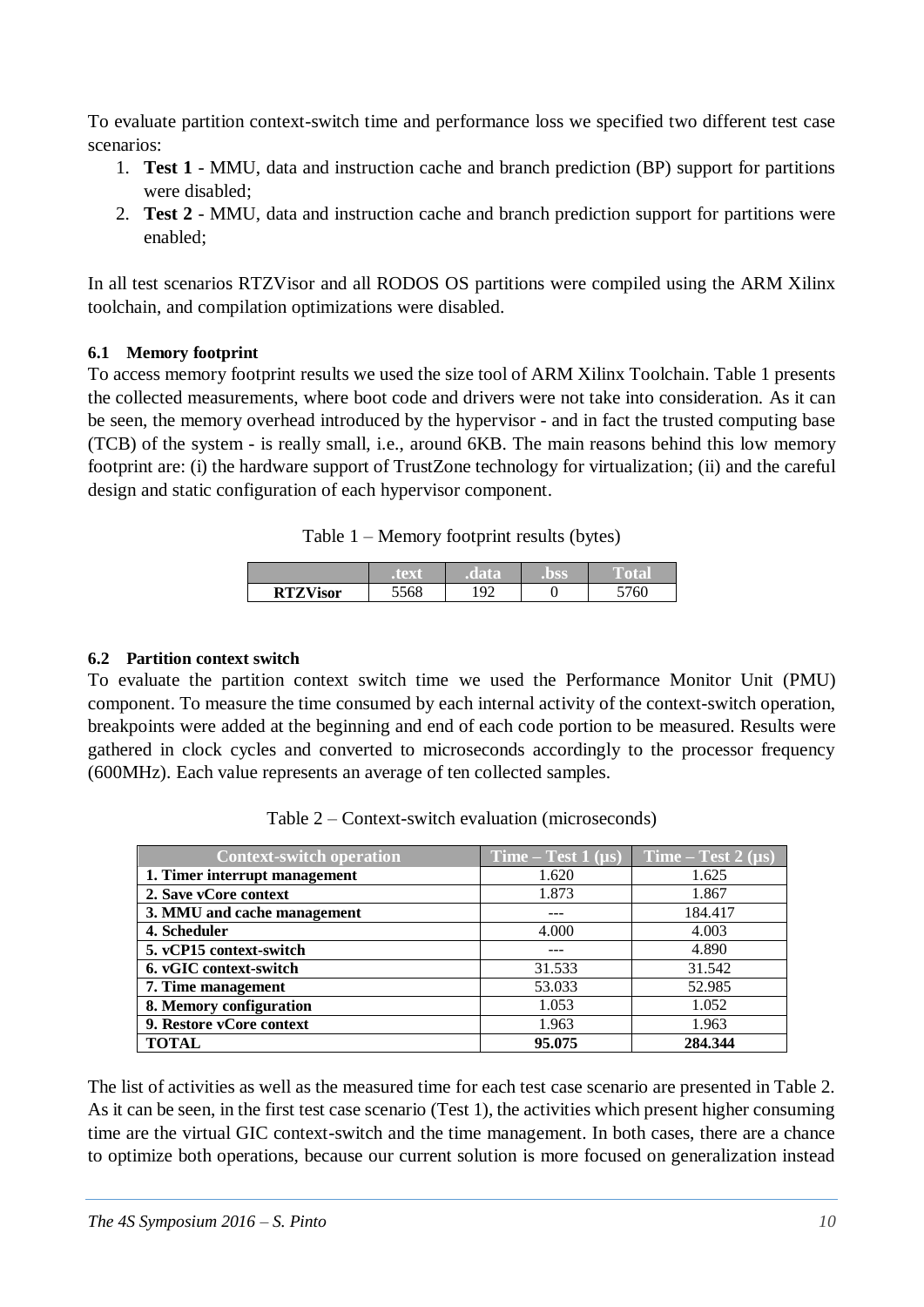of particularization. In the second test case scenario (Test 2), since MMU and cache support for guest OSes are needed, the major source of overhead (approx.184µs) is related with the MMU and cache management. On this case, there is also a chance to optimize this operation, based on some existent works that focus on cache optimization for virtualization.

#### **6.3 Partition performance loss**

The Thread-Metric Benchmark Suite consists in a set of benchmarks specific to evaluate RTOSes performance. The suite comprises 7 benchmarks, evaluating the most common RTOS services and interrupt processing: cooperative scheduling (CS); preemptive scheduling (PS); interrupt processing (IP); interrupt preemption processing (IPP); synchronization processing (SP); message processing (MP); and memory allocation (MA). For each benchmark the score represents the RTOS impact on the running application, where higher scores correspond to a smaller impact.



Figure 4 – Thread Metrics Benchmark Results: Test 1 (left) and Test 2 (right)

For the first part of the experiment RTZVisor was configured with a 10 milliseconds (ms) partitionswitching rate. The system was set to run one single partition, and the hypervisor scheduler was forced to reschedule the same partition, so that results can translate the full overhead of the complete guestswitching operation. We ran benchmarks in the native version of RODOS and compared them against the virtualized version. Figure 4 presents the achieved results, corresponding to the normalized values of an average of 100 collected samples for each benchmark. In both test case scenarios – Test 1 (left) and Test 2 (right) -, it is clear that the virtualized version of RODOS only presents a very small performance degradation when compared with its native execution - <1% and <3%, respectively. As expected for what was stated in section 6.2, in Test  $1 -$  Figure 4 (left) - the performance degradation is smaller, because the guest-switching operation does not require to save the state of the CP15, as well as performing some MMU and cache related operations.

In the second part of the experiment we evaluated how the partition-switching rate correlates with partition performance loss. To measure the influence of partition-switching rate in the performance loss, we repeated the experiments for a rate within a time window between 1 millisecond to 1 second. Table 3 shows the achieved results, where each line corresponds to the average performance of the measured results for the 6 benchmarks. As it can be seen, the performance of the virtualized RODOS range from 91.70% to 99.98% and 73.95% to 99.96% for Test 1 and Test 2, respectively. For the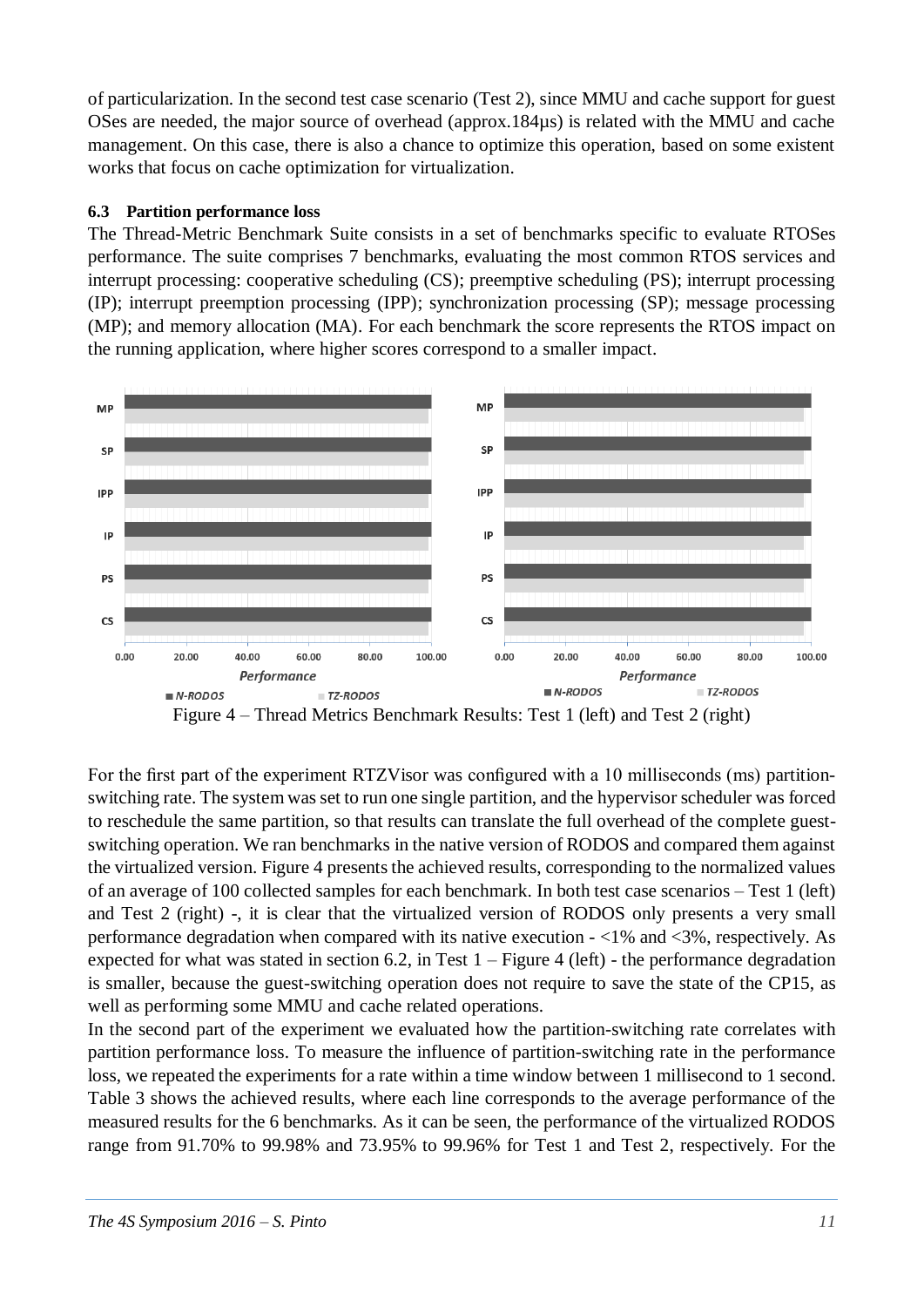second test case scenario, the significant performance degradation above 5 milliseconds is mainly explained by two reasons: first, as aforementioned, when MMU and caches are enabled, the list of internal activities of context-switch operation is higher; and secondly, since caches have to be cleaned and invalidated each time a partition is reschedule, partitions will not take advantage of them until they are filled.

| <b>Context-switch tick (ms)</b> | <b>Performance - Test 1</b> $(\%)$ | <b>Performance - Test 2</b> $(\%$ |
|---------------------------------|------------------------------------|-----------------------------------|
| <b>1000</b>                     | 99.98                              | 99.96                             |
| 100                             | 99.91                              | 99.73                             |
| 50                              | 99.83                              | 99.46                             |
| 10                              | 99.13                              | 97.37                             |
|                                 | 98.30                              | 94.75                             |
|                                 | 95.76                              | 86.96                             |
|                                 | 91.70                              | 73.95                             |

Table 3 – Correlation between partition-switching rate and performance loss

# **7 CONCLUSION**

Complexity of modern safety-critical systems is growing at a frenetic rate. To accompany this trend, aeronautics and space industries are moving from full federated architectures to an IMA approach. Virtualization technology has been used as an implementation technique to provide time and space partitioning, but existent virtualization solutions fail in guaranteeing simultaneously flexibility and performance.

RTZVisor is a real time hypervisor for space applications assisted by COTS technology (ARM TrustZone). It was deployed on a commercial Xilinx ZC702 board, demonstrating how it is possible to host an arbitrary number of partition OSes on the non-secure world side of TrustZone-enabled processors. The hypervisor is flexible enough to run unmodified guest OSes at higher performance. Our evaluation demonstrated virtualized OSes run with more than 99% performance for a 10 milliseconds partition-switching rate. The reduced TCB size of RTZVisor decreases also effort for certification. The distinctive aspect of our work is the use of ARM TrustZone technology as a foundation for hardware-based virtualization for real time space applications. Furthermore, our solution makes use of all technologies needed for what challenges of future aerospace applications are demanding: secure virtualization deployed under hybrid platforms.

Future work will mainly focus on the development of an inter-domain message passing schema, and on the extension for multicore architectures. Generalization of current solution for future ARM architectures, as well as an investigation of an hardware-software co-designed approach are also under scope.

# **9 ACKNOWLEDGEMENT**

This work has been supported by COMPETE: POCI-01-0145-FEDER-007043 and FCT - Fundação para a Ciência e Tecnologia - (grant SFRH/BD/91530/2012 and UID/CEC/00319/2013), and also by Space Agency of the German Aerospace Center (DLR) with federal funds of the German Federal Ministry of Economics and Technology (BMWi) under 50RM1203.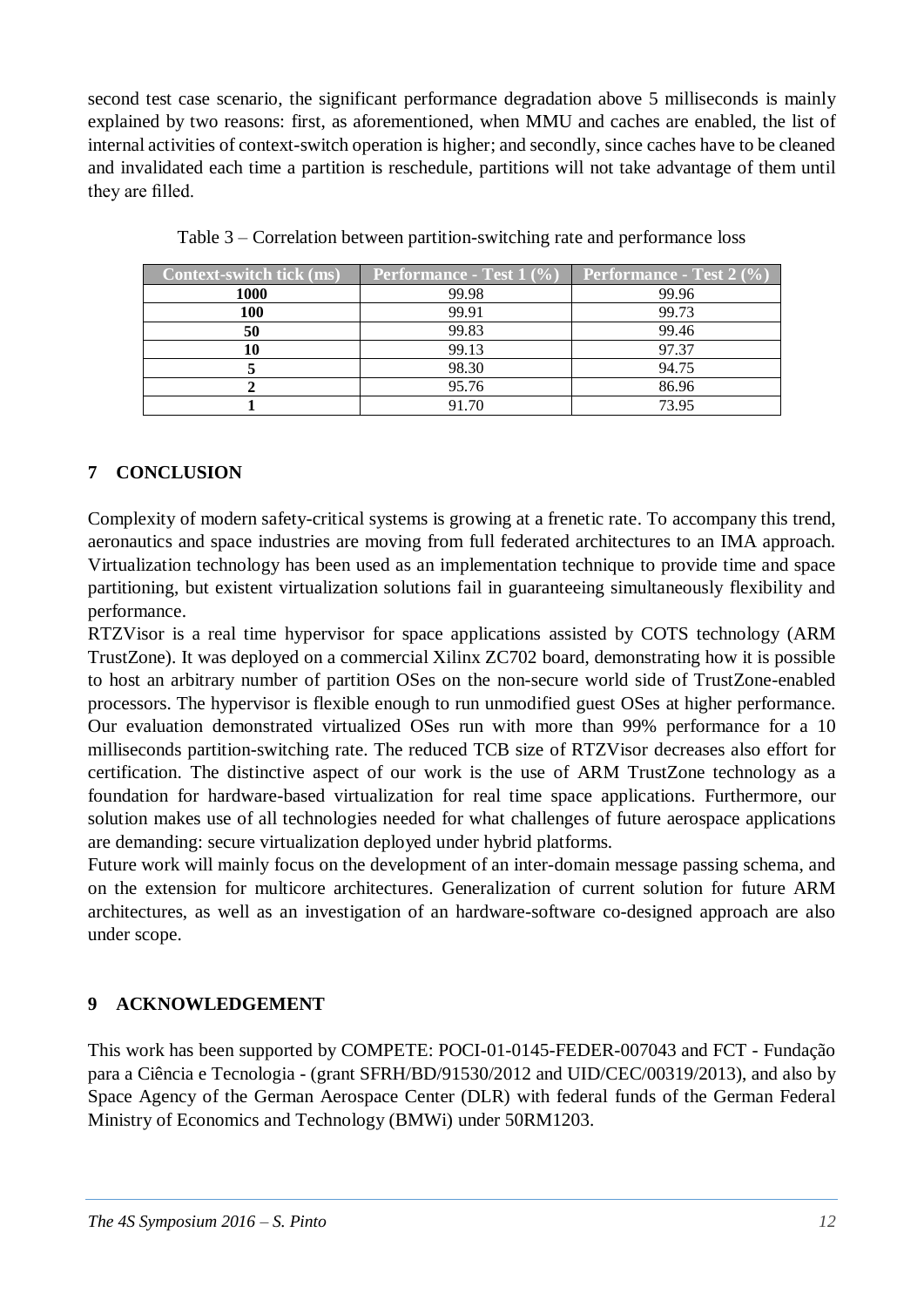### **10 REFERENCES**

[1] Abella J. et al., *Towards Improved Survivability in Safety-critical Systems*, Proceedings of the 17th IEEE International On-Line Testing Symposium (IOLTS), Athens, Greece, 2011.

[2] RTCS, *DO-297: Integrated Modular Avionics (IMA) Development Guidance and Certification Considerations*, Washington DC, USA, 2005.

[3] Ramsey J., *Integrated Modular Avionics: Less is More*, Avionics Today, 1 Feb 2007. Online: [http://www.aviationtoday.com/av/commercial/Integrated-Modular-Avionics-Less-is-](http://www.aviationtoday.com/av/commercial/Integrated-Modular-Avionics-Less-is-More_8420.html)More 8420.html

[4] Diniz N. et al., *ARINC 653 in Space*, Proceedings of the Data Systems in Aerospace (DASIA), Edinburgh, Scotland, 2005.

[5] Windsor J. et al, *Time and space partitioning in spacecraft avionics*, Proceedings of the 3<sup>rd</sup> IEEE International Conference on Space Mission Challenges for Information Technology (SMC-IT), California, USA, 2009.

[6] Crespo A. et al., *XtratuM an Open Source Hypervisor for TSP Embedded Systems in Aerospace,*  Proceedings of the Data Systems in Aerospace (DASIA), Istanbul, Turkey, 2009.

[7] Windsor J. et al, *Integrated modular avionics for spacecraft - User requirements, architecture*  and role definition, Proceedings of the 30<sup>th</sup> IEEE/AIAA Digital Avionics Systems Conference (DASC), Seattle, USA, 2011.

[8] VanderLeest S.H., *ARINC 653 hypervisor*, Proceedings of the 29<sup>th</sup> IEEE/AIAA Digital Avionics Systems Conference (DASC), Utah, USA, 2010.

[9] Han S. et al., *Full virtualization based ARINC 653 partitioning*, Proceedings of the 30<sup>th</sup> IEEE/AIAA Digital Avionics Systems Conference (DASC), Seattle, USA, 2011.

[10] Joe H. et al., *Full virtualizing micro hypervisor for spacecraft flight computer*, Proceedings of the 31<sup>st</sup> IEEE/AIAA Digital Avionics Systems Conference (DASC), Virginia, USA, 2012.

[11] Tavares A. et al., *Rodosvisor - An ARINC 653 quasi-compliant hypervisor: CPU, memory and I/O virtualization,* Proceedings of the 17<sup>th</sup> IEEE Conference on Emerging Technologies & Factory Automation (ETFA), Krakow, Poland, 2012.

[12] Garcia P. et al., *Towards hardware embedded virtualization technology: architectural enhancements to an ARM SoC*, ACM SIGBED, p. 45-47, 2014.

[13] Liu C.-t. et al., *CASL hypervisor and its virtualization platform*, Proceedings of the 2013 IEEE International Symposium on Circuits and Systems (ISCAS), Beijing, China, 2013.